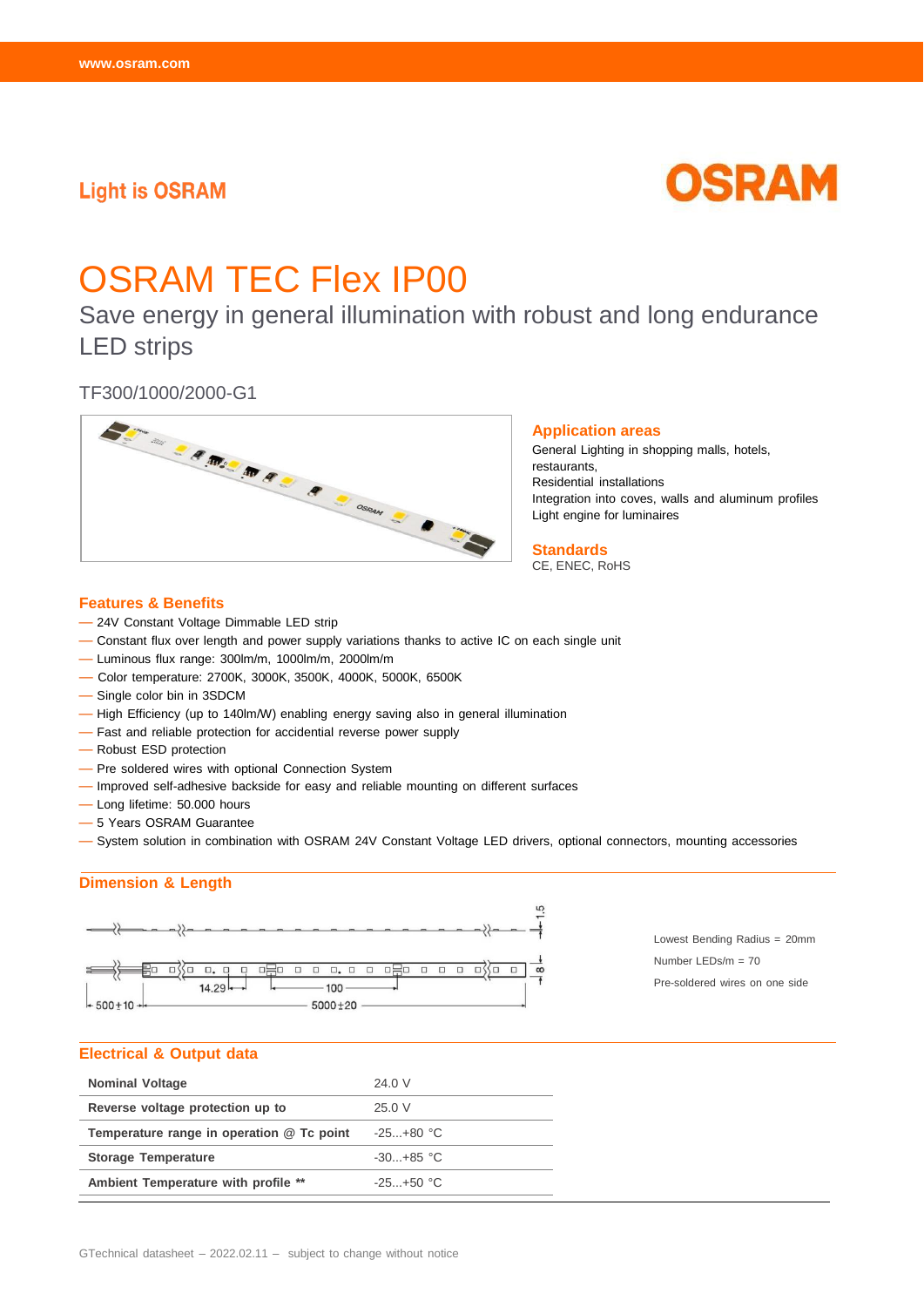# **Technical data**

# **GENERAL**

| <b>Dimmable</b>                  | Pulse width modulation (PWM)                                    |
|----------------------------------|-----------------------------------------------------------------|
| Dimming range                    | $1100\%$                                                        |
| Lifetime                         | 50.000 hrs (L70B50 & L80B10, Tp rated)                          |
| Adhesive tape on backside        | 3M                                                              |
| <b>Complementary systems</b>     | Connectors, Profiles and covers, OPTOTRONIC drivers and dimmers |
| Minimum bending radius           | 2 cm                                                            |
| <b>Protection type</b>           | IP <sub>00</sub>                                                |
| Classification acc. to IEC 62031 | Built-in                                                        |
|                                  |                                                                 |

## **REFERENCE DATA**

| <b>TF</b>     | <b>Nominal CCT*</b> | <b>CRI</b> | Im/m | W/m  | <b>Luminous</b><br><b>Efficacy Im/W</b> | LEDs/m | <b>Performance</b><br>Temp. Tp °C | Length<br>m |
|---------------|---------------------|------------|------|------|-----------------------------------------|--------|-----------------------------------|-------------|
| TF300-G1-827  | 2700 K              | >80        | 350  | 2.8  | 125                                     | 70     | 30                                | 5           |
| TF300-G1-830  | 3000 K              | >80        | 360  | 2.8  | 129                                     | 70     | 30                                | 5           |
| TF300-G1-840  | 4000 K              | >80        | 370  | 2.8  | 132                                     | 70     | 30                                | 5           |
| TF300-G1-850  | 5000 K              | >80        | 380  | 2.8  | 136                                     | 70     | 30                                | 5           |
| TF300-G1-865  | 6500 K              | >80        | 370  | 2.8  | 132                                     | 70     | 30                                | 5           |
| TF1000-G1-827 | 2700 K              | >80        | 1110 | 9.5  | 117                                     | 70     | 40                                | 5           |
| TF1000-G1-830 | 3000 K              | >80        | 1200 | 9.5  | 126                                     | 70     | 40                                | 5           |
| TF1000-G1-835 | 3500 K              | >80        | 1150 | 9.5  | 121                                     | 70     | 40                                | 5           |
| TF1000-G1-840 | 4000 K              | >80        | 1210 | 9.5  | 127                                     | 70     | 40                                | 5           |
| TF1000-G1-850 | 5000 K              | >80        | 1240 | 9.5  | 131                                     | 70     | 40                                | 5           |
| TF1000-G1-865 | 6500 K              | >80        | 1230 | 9.5  | 129                                     | 70     | 40                                | 5           |
| TF2000-G1-827 | 2700 K              | >80        | 1830 | 15.5 | 118                                     | 70     | 50                                | 5           |
| TF2000-G1-830 | 3000 K              | >80        | 2000 | 15.5 | 129                                     | 70     | 50                                | 5           |
| TF2000-G1-835 | 3500 K              | >80        | 2000 | 15.5 | 129                                     | 70     | 50                                | 5           |
| TF2000-G1-840 | 4000 K              | >80        | 2060 | 15.5 | 133                                     | 70     | 50                                | 5           |
| TF2000-G1-850 | 5000 K              | >80        | 2110 | 15.5 | 136                                     | 70     | 50                                | 5           |
| TF2000-G1-865 | 6500 K              | >80        | 2060 | 15.5 | 133                                     | 70     | 50                                | 5           |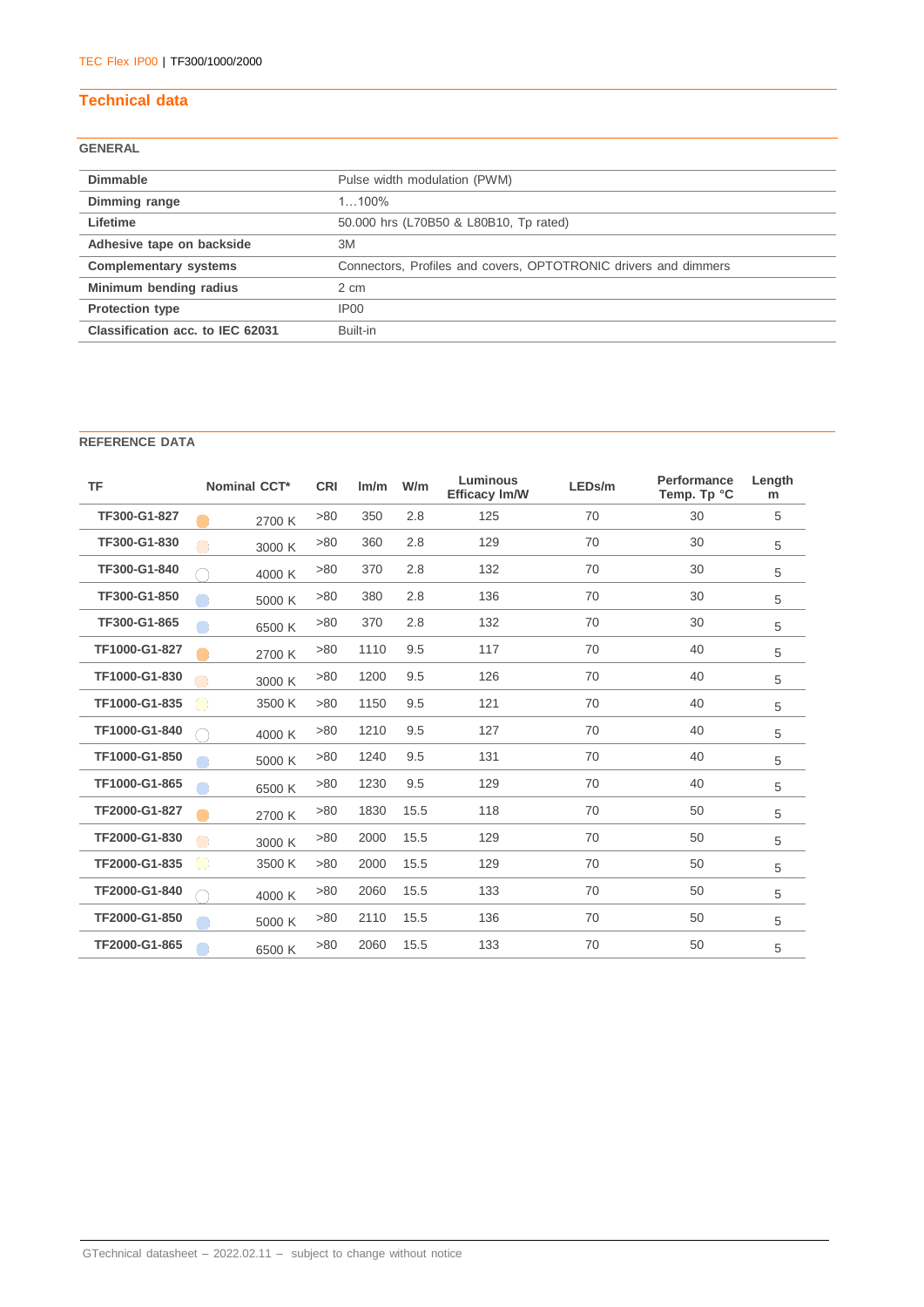## **Photometric Characteristics**

#### **TFx00-G1-827**



**TFx00-G1-830**



## **TFx00-G1-835**



GTechnical datasheet – 2022.02.11 – subject to change without notice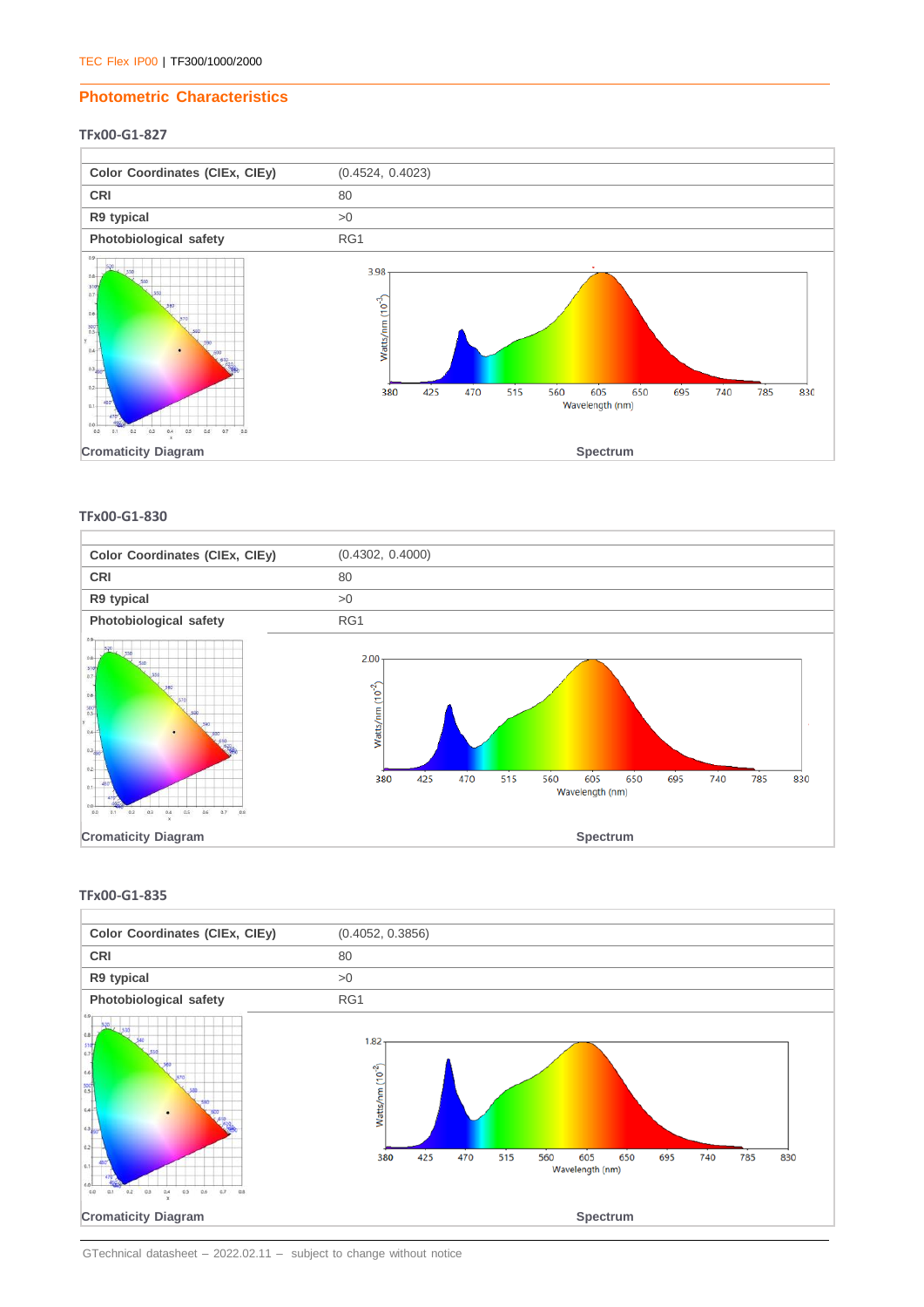#### TEC Flex IP00 | TF300/1000/2000

#### **TFx00-G1-840**



#### **TFx00-G1-850**



#### **TFx00-G1-865**

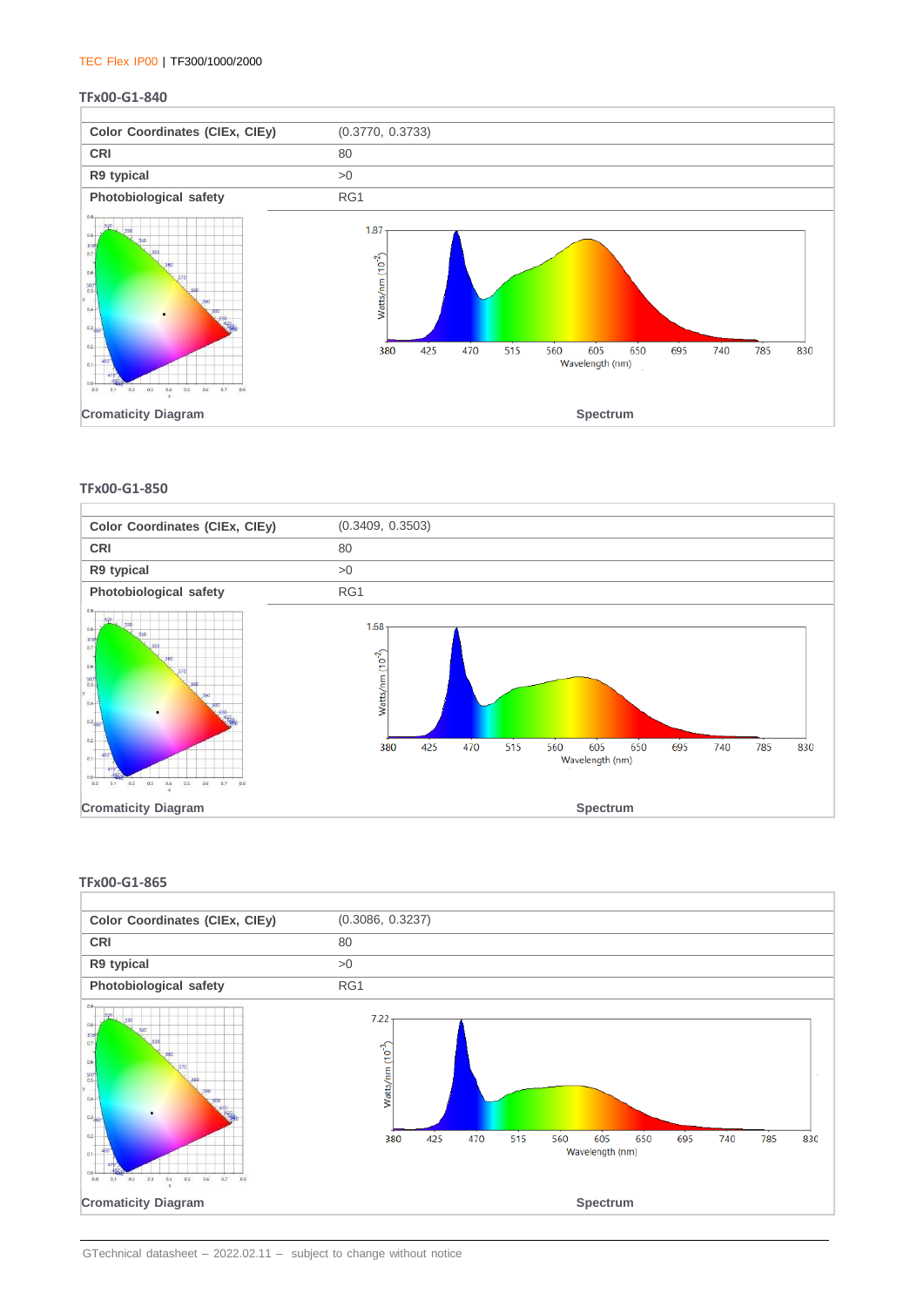## **Light Distribution**



C0-C180 - $C90-C270$   $\longrightarrow$ 

## Flux derating vs Tp 140%  $-$ TFX300 130%  $\overline{\phantom{a}}$  other 120%  $\frac{110\%}{80 \times 100\%}$ <br>  $\frac{3}{2}$  100%<br>  $\frac{3}{2}$  90%<br>  $\frac{3}{2}$  80% luminous flux [%] 80% 70% 60% 50% -55 -50 -45 -40 -35 -30 -25 -20 -15 -10 -5 Tp +5 +10 +15 +20 +25 +30 +35 +40 +45 +50 temperature [°C]

## **Luminous Flux maintenance according to Tp value**



## **Lumen maintenance for TEC Flex**

| <b>Supply Voltage</b> | <b>Tp Temperature</b> | L80B10  | L80B50  | L70B10  | <b>L70B50</b> |
|-----------------------|-----------------------|---------|---------|---------|---------------|
| <b>24V</b>            | $45^{\circ}$ C        | >50.000 | >50.000 | >50.000 | >50.000       |
| <b>24V</b>            | $55^{\circ}$ C        | >50.000 | >50.000 | >50.000 | >50.000       |
| <b>24V</b>            | $65^{\circ}$ C        | >50.000 | >50.000 | >50.000 | >50.000       |
| <b>24V</b>            | 70°C                  | >50.000 | >50.000 | >50.000 | >50.000       |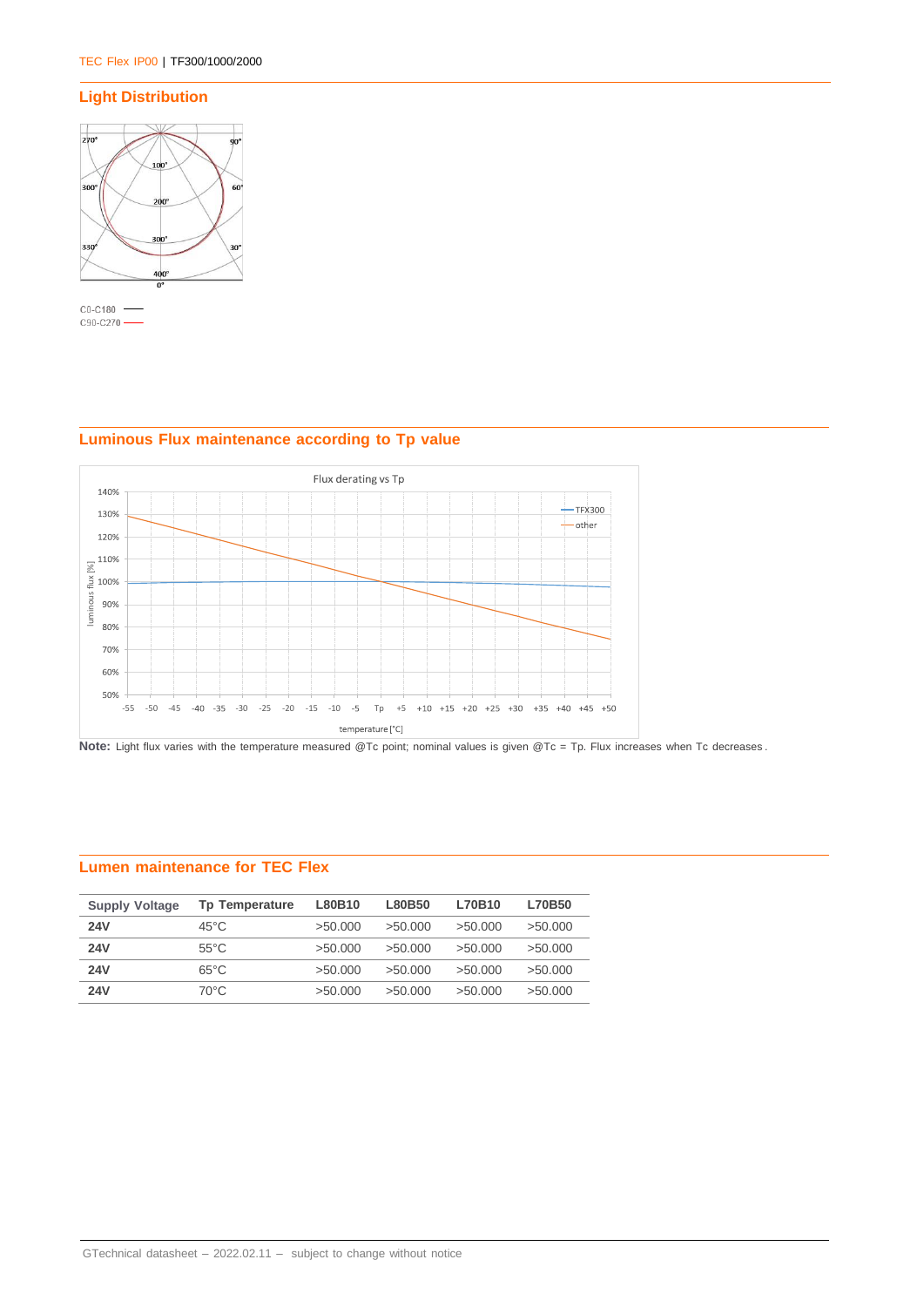## **Ordering Data**

| <b>Product description</b> | Product code<br>(EAN10) | <b>Dimensions</b><br>(length x width x height) | Package content |
|----------------------------|-------------------------|------------------------------------------------|-----------------|
| TF300-G1-827               | 4062172107020           | 225X 240X 120mm                                | 1x Led strip    |
| TF300-G1-830               | 4062172107044           | 225X 240X 120mm                                | 1x Led strip    |
| TF300-G1-840               | 4062172107068           | 225X 240X 120mm                                | 1x Led strip    |
| TF300-G1-850               | 4062172107082           | 225X 240X 120mm                                | 1x Led strip    |
| TF300-G1-865               | 4062172107105           | 225X 240X 120mm                                | 1x Led strip    |
| TF1000-G1-827              | 4062172107129           | 225X 240X 120mm                                | 1x Led strip    |
| TF1000-G1-830              | 4062172107143           | 225X 240X 120mm                                | 1x Led strip    |
| TF1000-G1-835              | 4062172250580           | 225X 240X 120mm                                | 1x Led strip    |
| TF1000-G1-840              | 4062172107167           | 225X 240X 120mm                                | 1x Led strip    |
| TF1000-G1-850              | 4062172107181           | 225X 240X 120mm                                | 1x Led strip    |
| TF1000-G1-865              | 4062172107204           | 225X 240X 120mm                                | 1x Led strip    |
| TF2000-G1-827              | 4062172107228           | 225X 240X 120mm                                | 1x Led strip    |
| TF2000-G1-830              | 4062172107242           | 225X 240X 120mm                                | 1x Led strip    |
| TF2000-G1-835              | 4062172250603           | 225X 240X 120mm                                | 1x Led strip    |
| TF2000-G1-840              | 4062172107266           | 225X 240X 120mm                                | 1x Led strip    |
| TF2000-G1-850              | 4062172107280           | 225X 240X 120mm                                | 1x Led strip    |
| TF2000-G1-865              | 4062172107303           | 225X 240X 120mm                                | 1x Led strip    |

## **Optional Accessories**

| <b>Product Type</b> |                                       | <b>Product description</b>          | <b>Product code</b><br>(EAN10) | <b>EAN10</b><br>Package content | <b>MOQ</b> |
|---------------------|---------------------------------------|-------------------------------------|--------------------------------|---------------------------------|------------|
|                     | <b>2pin Connector</b><br>500mm cable  | CONN-FLEX-2P-050 KIT 10PCS          | 4062172179591                  | 10x Connectors                  | 10         |
|                     | 2pin Connector<br>2000mm cable        | CONN-FLEX-2P-200 KIT 10PCS          | 4062172179614                  | 10x Connectors                  | 10         |
|                     | Jumper                                | FX-SC08-G2-CT4PJ                    | 4052899464858                  | 25x Jumpers                     | 25         |
|                     | <b>Bridge</b><br>30 mm cable          | <b>CORNER-FLEX-4P-003 KIT 10PCS</b> | 4062172179638                  | 10x Bridges                     | 10         |
|                     | <b>Bridge</b><br>150 mm cable         | <b>CORNER-FLEX-4P-015 KIT 10PCS</b> | 4062172179676                  | 10x Bridges                     | 10         |
|                     | <b>2pin Connector</b><br>500mm cable  | FX-SC08-G2-CT2PF-0500               | 4052899464735                  | 20x Connector                   | 20         |
|                     | 2pin Connector<br>1000mm cable        | FX-SC08-G2-CT2PF-1000               | 4052899464766                  | 20x Connector                   | 20         |
| E<br>≣              | <b>Extension wire</b><br>30 mm cable  | FX-SC08-G1-FW4P-LIN-0030            | 4008321875587                  | 100x Extension wire             | 100        |
| E.                  | <b>Extension wire</b><br>150 mm cable | FX-SC08-G1-FW4P-LIN-0150            | 4008321875563                  | 50x Extension wire              | 50         |
|                     | <b>Extension wire</b><br>300 mm cable | FX-SC08-G1-FW4P-LIN-0300            | 4052899469259                  | 50x Extension wire              | 50         |

**Note:** All TEC Flex LED strips are fully compatible with OSRAM OT and OTi LED drivers and dimmers.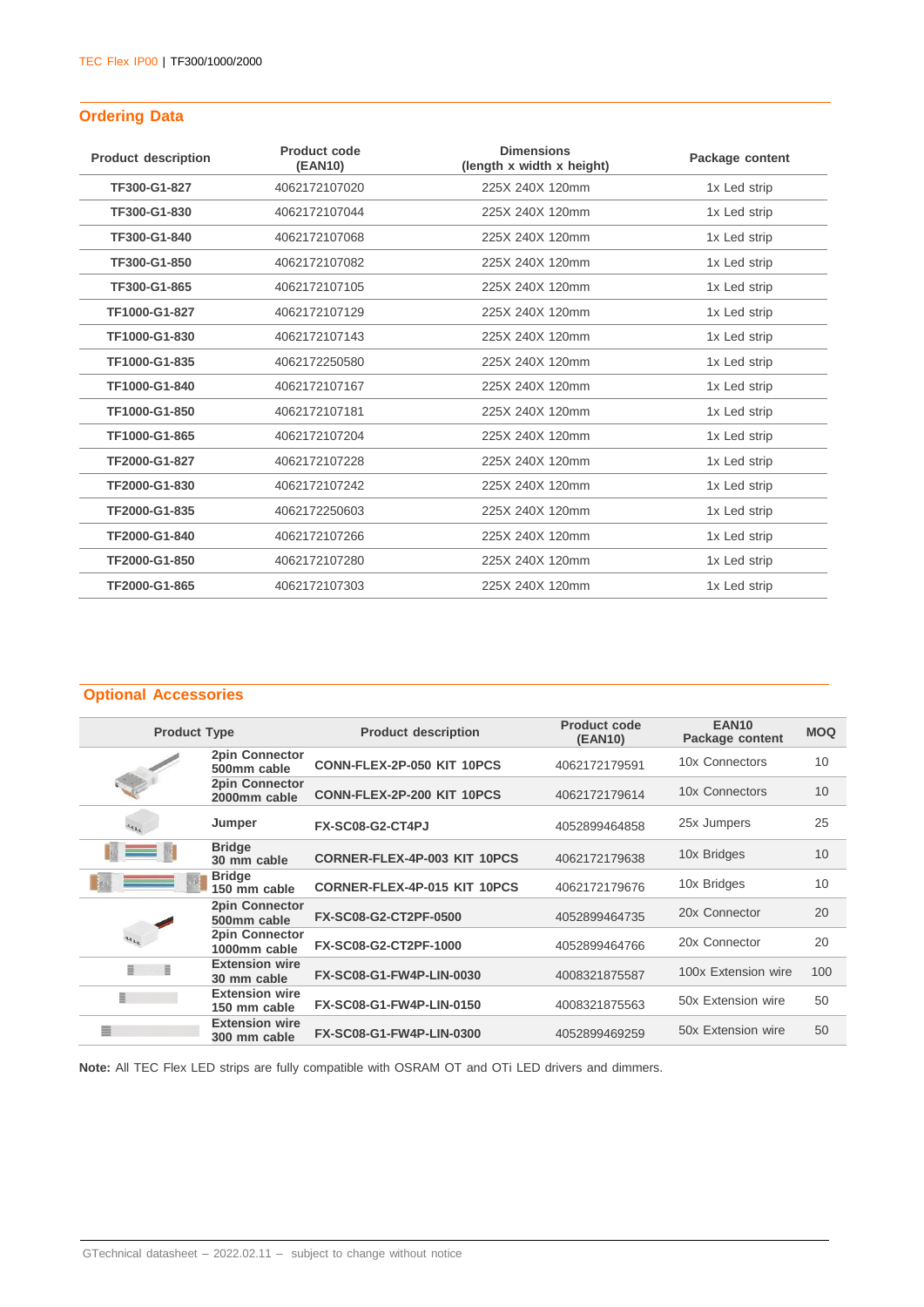# **Profile System Combinations**

|                    |                   | <b>Surface mounting</b>     |                           | <b>TF300</b>           | <b>TF1000</b> | <b>TF2000</b> |  |
|--------------------|-------------------|-----------------------------|---------------------------|------------------------|---------------|---------------|--|
| <b>Type</b>        |                   | <b>Product Description</b>  | <b>Product code (EAN)</b> | Ambient Temperature °C |               |               |  |
|                    | Slim Track        | <b>LTS-2000</b>             | 4062172207300             | 50                     | 50            | 45            |  |
|                    | Slim Track        | <b>FX-QMS-G1-TU15H6-300</b> | 4052899448865             | 50                     | 50            | 45            |  |
|                    | Slim Track        | FX-QMS-G1-TU15H6W3-300      | 4052899448889             | 50                     | 50            | 45            |  |
| ļ<br>틚             | Slim Track        | FX-QMS-G1-TU16H12-300       | 4052899448964             | 50                     | 50            | 45            |  |
| $\frac{1}{2}$<br>틙 | Slim Track        | FX-QMS-G1-TU16H12W3-300     | 4052899448988             | 50                     | 50            | 45            |  |
| e                  | Slim Track        | FX-QMS-G1-TR19H16-300       | 4052899449008             | 50                     | 50            | 45            |  |
| <b>R</b><br>Ford.  | Slim Track        | FX-QMS-G1-TU16H12LS-300     | 4052899449046             | 50                     | 50            | 45            |  |
|                    | Slim Track        | FX-QMS-G1-T45D19H19-300     | 4052899448667             | 50                     | 50            | 48            |  |
| <b>REA</b>         | <b>Wide Track</b> | FX-QMW-G1-TK30D46H27-300    | 4052899448827             | 50                     | 50            | 50            |  |
| ي<br>پنج ڪو جو حو  | Wide Track        | FX-QMW-G1-TU26H10-300       | 4062172114165             | 50                     | 50            | 50            |  |
| F F F 5            | <b>Wide Track</b> | FX-QMW-G1-TU26H25W10-300    | 4052899448773             | 50                     | 50            | 50            |  |
| 7 5 5 5            | Wide Track        | FX-QMW-G1-TU26H25W2-300     | 4052899448841             | 50                     | 50            | 50            |  |
| RRRS               | <b>Wide Track</b> | FX-QMW-G1-TU26H25-300       | 4052899448803             | 50                     | 50            | 50            |  |

Maximum recommended ambient temperature in case of surface mounting.

Maximum recommended ambient temperature in case of recessed mounting.

|                                |                   | Recessed mounting           |                           | <b>TF300</b> | <b>TF1000</b>          | <b>TF2000</b> |
|--------------------------------|-------------------|-----------------------------|---------------------------|--------------|------------------------|---------------|
| <b>Type</b>                    |                   | <b>Product Description</b>  | <b>Product code (EAN)</b> |              | Ambient Temperature °C |               |
|                                | Slim Track        | <b>LTS-2000</b>             | 4062172207300             | 50           | 50                     | 43            |
|                                | <b>Slim Track</b> | <b>FX-QMS-G1-TU15H6-300</b> | 4052899448865             | 50           | 50                     | 43            |
|                                | <b>Slim Track</b> | FX-QMS-G1-TU15H6W3-300      | 4052899448889             | 50           | 50                     | 43            |
|                                | Slim Track        | FX-QMS-G1-TU16H12-300       | 4052899448964             | 50           | 50                     | 43            |
|                                | <b>Slim Track</b> | FX-QMS-G1-TU16H12W3-300     | 4052899448988             | 50           | 50                     | 43            |
| Ŗ                              | Slim Track        | FX-QMS-G1-TR19H16-300       | 4052899449008             | 50           | 50                     | 43            |
| $\frac{1}{2}$<br>$\frac{1}{2}$ | Slim Track        | FX-QMS-G1-TU16H12LS-300     | 4052899449046             | 50           | 50                     | 43            |
|                                | <b>Slim Track</b> | FX-QMS-G1-T45D19H19-300     | 4052899448667             | 50           | 50                     | 45            |
| <b>RA</b>                      | <b>Wide Track</b> | FX-QMW-G1-TK30D46H27-300    | 4052899448827             | 50           | 50                     | 50            |
| ید جو جو جو                    | <b>Wide Track</b> | FX-QMW-G1-TU26H10-300       | 4062172114165             | 50           | 50                     | 48            |
| F F F 5                        | <b>Wide Track</b> | FX-QMW-G1-TU26H25W10-300    | 4052899448773             | 50           | 50                     | 48            |
| 2525                           | Wide Track        | FX-QMW-G1-TU26H25W2-300     | 4052899448841             | 50           | 50                     | 48            |
|                                | <b>Wide Track</b> | FX-QMW-G1-TU26H25-300       | 4052899448803             | 50           | 50                     | 48            |

**Note:** the table is for application evaluation only; always ensure that Tc do not exceed the maximum allowed value.